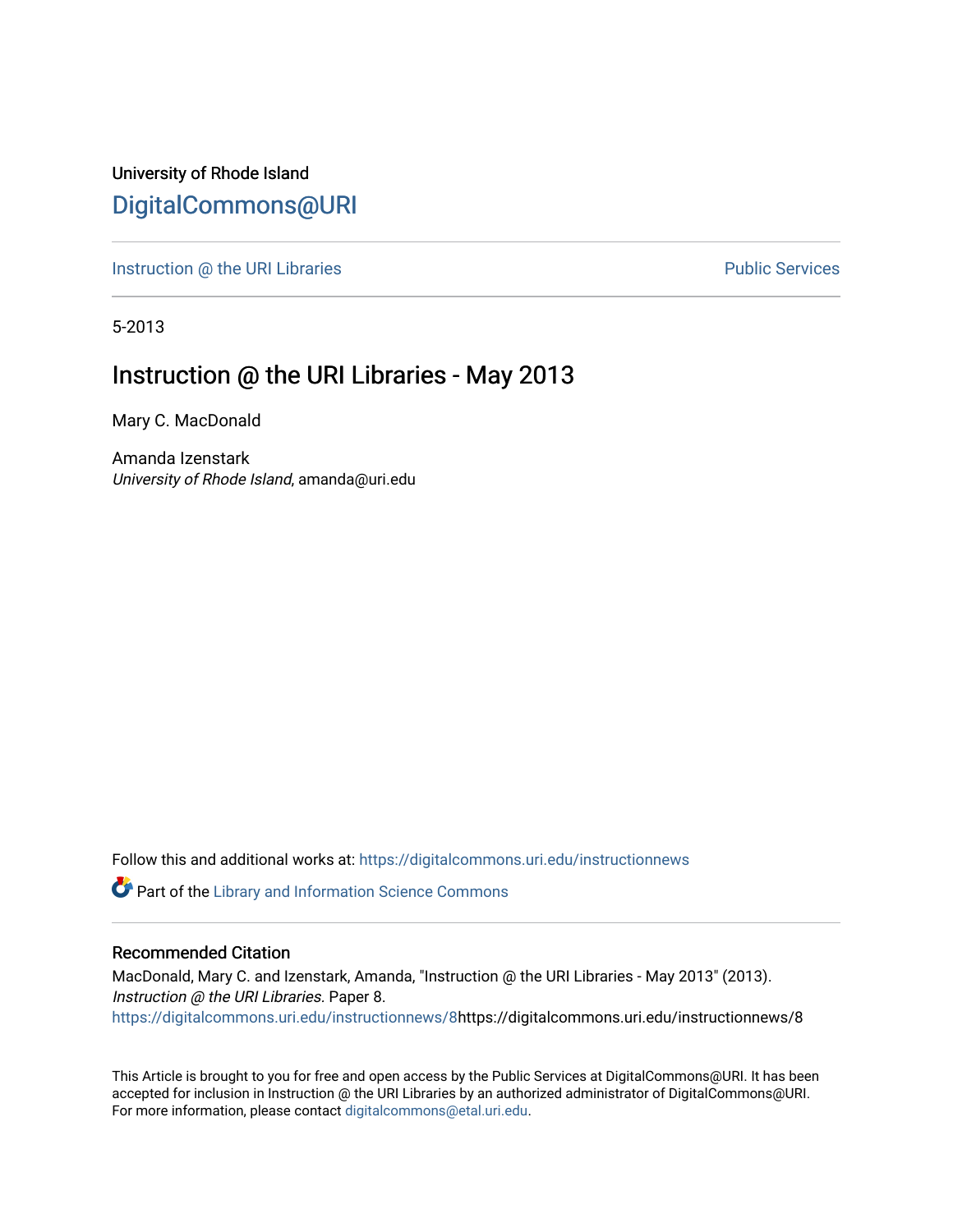# Instruction  $@$  the URI Libraries



# **Assessing Students' Information Literacy (IL) Competency** New rubric developed through interdisciplinary faculty collaboration

Have you ever wondered how information literate your students really are? Do you know if they "get it" when you ask them to find and evaluate or analyze information sources for the projects, presentations and papers that you assign to them in your courses? Do they swim through library

| <b>B. Rodriguez</b>                                                                                                                                              | <b>E Francoise i</b>                                                                                                                                              | <b>Approaches &amp; Competency</b>                                                                                                                                                    | <b>Inglesting &amp; Competition</b>                                                                                                                                                                                        |
|------------------------------------------------------------------------------------------------------------------------------------------------------------------|-------------------------------------------------------------------------------------------------------------------------------------------------------------------|---------------------------------------------------------------------------------------------------------------------------------------------------------------------------------------|----------------------------------------------------------------------------------------------------------------------------------------------------------------------------------------------------------------------------|
| Determines the recipies<br><b>Administration Control</b>                                                                                                         | below the gaps of the magnetic position of<br>forestasium tropi effectioni.                                                                                       | before the count of the magnitude constitution<br>hardway, protectionally                                                                                                             | Defines the accuracy of the energy deal position, and<br>basements or thesis to be such as two<br><b>NATIONAL</b>                                                                                                          |
|                                                                                                                                                                  | <b>Mark Rev all relocate any constant on main.</b><br>also the sevenages asset of the<br><b>Industrial Africa, construction</b>                                   | duration come inferent law concern or main.<br>departing distances the consensations.<br><b>Homeway</b> Award                                                                         | Martin Lendough lay con art of Nati-<br>in the art data survivient for any than determined<br>the company of the informations supplied.                                                                                    |
| <b><i><u>Science the Newton</u></i></b><br><b>Information</b>                                                                                                    | derases information using offerings, wall-<br>designed salarshi diretageas and dopo resigned<br><b>Information sources</b>                                        | Annual chimaton ang angli savit<br>interegies and some releaser information<br><b>ALCOHOL:</b>                                                                                        | <b>Science Manager science recour-</b><br>information than looks relevance and quality.                                                                                                                                    |
| <b>Entireda Exclusive</b><br>information and its<br><b>Report Follows</b><br><b>Science</b><br>Control, Islamana.<br><b>Authority Arenasco</b><br><b>Furnish</b> | Streets and applies all armount assessment<br>chain dialectuales sensors.<br>a Comme<br><b>Automotive</b><br>$\sim$<br>a Automotive<br><b>Alliance</b><br>Eugenee | break and applies some but selled all the<br>simplicity in a column relation<br><b>Burden</b><br>a Corporation<br><b>Recognized</b><br>$\sim$<br>a sustanti<br>A MONTAN<br>Participan | Sales is a state to check the stillar in all channels as<br>courses but artistical join missions or<br>gardis appliation to information rand.<br>a Commer<br>a Adequa<br>a Autority<br><b>Alleged</b><br><b>L. Polyton</b> |
| the information<br><b>Effectively to</b><br><b>Automatisk a Executive</b><br><b><i><u>Purpose</u></i></b>                                                        | Organizm, commercialist, and<br>in agreement probability informations have<br>sources to fails actions a specific persons.<br>with standig and should.            | Copyright and communication information.<br>have a survive information is not only<br>Hopptellonitezet, De Hondel comm<br>to not fails achieved.                                      | Commercialist information has account.<br>information is enough these and not<br>Integrated/orchested Interdedigorgeants<br><b>And Achieved</b>                                                                            |
| <b>ALA Information</b><br><b>Elevate and Leaville</b><br><b>Insternal Benthral</b>                                                                               | <b>Brown was understanding after difference</b><br>between contract knowledge and whose disa-<br>experience and factory and of the form                           | increases an executive of the<br>difference between compact knowledge and<br>chain alone would by all 10 discovers at their<br><b>Month</b>                                           | <b>Remove you a light of understanding the</b><br>difference between construction recording and<br>Effectiveness may sing which drive.                                                                                     |
| and least restrictions on<br>the case of positioned.<br>configurated, and/or<br>promising.                                                                       | discussion about the state of the state of<br>provides the third and a pure spectral to analyzes on which<br>without distances angled inper-                      | closely includes an authority, approaches and<br>suche in the heat appropriately and acquested.<br>without discussing science insects.                                                | Even not believe a positioners, commerters, and<br>quarters beliefing faced acquiring thirt why aren't procure plants.<br>antique data en la signal una m                                                                  |
| <b>Information &amp;</b>                                                                                                                                         | the editorial distance and inference<br>sales like                                                                                                                | cars and furnish challens and allowance<br>contact a will status below.                                                                                                               | tage and formats-stations and references<br><b>Depreciations they are straing</b>                                                                                                                                          |
|                                                                                                                                                                  |                                                                                                                                                                   |                                                                                                                                                                                       |                                                                                                                                                                                                                            |

databases, expertly ride the zip-line through Google, and deep-dive the library catalog? Or, do you question why they don't go

the extra mile to find the type and quality of information sources you hoped to see in their work?

The University Libraries, working with a total of 13 faculty from six colleges and Elaine Finan, of SLOAA, and Bette Erickson and Heather Johnson, of Instructional Development, have developed an Information Literacy Rubric that can be used as a tool to help you identify and assess student competency in finding, evaluating and using information sources.

The Information Literacy Rubric [http://www.uri.edu/](http://www.uri.edu/assessment/uri/guidance/documents/URI_IL_Rubric.pdf) [assessment/uri/guidance/documents/](http://www.uri.edu/assessment/uri/guidance/documents/URI_IL_Rubric.pdf) [URI\\_IL\\_Rubric.pdf](http://www.uri.edu/assessment/uri/guidance/documents/URI_IL_Rubric.pdf) includes five IL learning outcomes with three levels of competency for each outcome. The rubric can be used to measure beginning, approaching, and competent levels of information literacy. Instructors may focus on one learning outcome for an exercise or homework practice assignment, or apply several outcomes to a more complex assignment or project.

For more information about how to support students' information literacy competency, and how to use the rubric to measure this crucial skill please contact Prof. Mary MacDonald, Head of Instructional Services at [marymac@uri.edu](mailto:marymac@uri.edu)

# **Suggestions for Using the IL Rubric for Assessment of IL**

- Focus on one or more IL outcomes
- Discuss rubric application with librarian(s)
- Share rubric with students before assignment
- Prepare students for IL success
- Direct students to InfoRhode tutorials